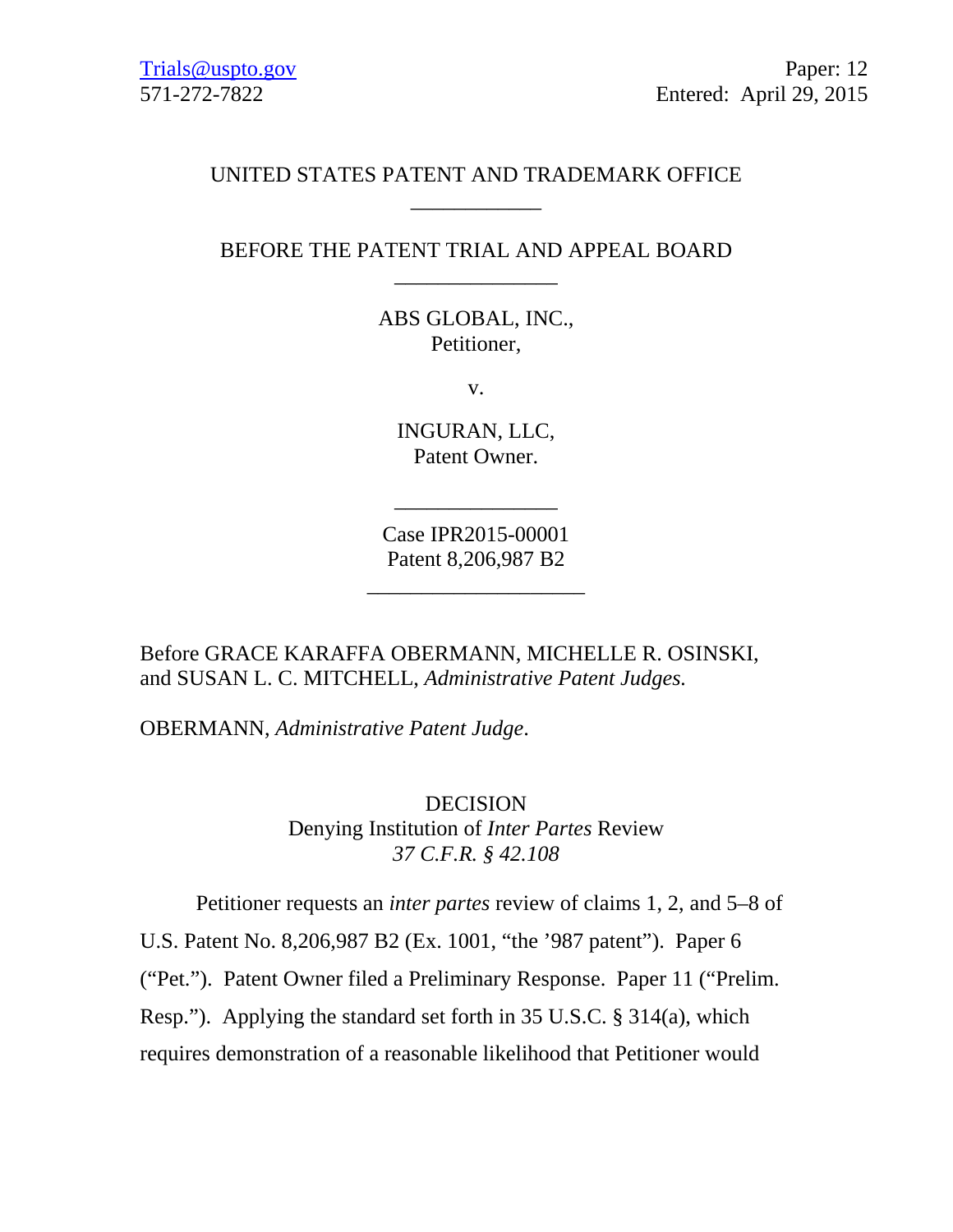prevail with respect to at least one challenged claim, we deny the Petition and do not institute an *inter partes* review of claims 1, 2, and 5–8.

#### I. BACKGROUND

### *A. Related Proceedings*

Petitioner identifies no co-pending related proceedings involving the '987 patent. Pet. 1.

#### *B. The '987 Patent (Ex. 1001)*

The '987 patent relates to a method of sorting sperm cells to yield populations that are "enriched" with cells having a desired characteristic, for example, a gender characteristic. Ex. 1001, 213:7 (claim 1); *see id*. at 1:25– 29; 4:24–45 (explaining nature of the enrichment). The sorting method provides viable populations of sperm that are useful for preselecting the sex of animal offspring produced by artificial insemination. *Id*. at 1:29–38.

An enriched population of cells is obtained from a mixture of stained sperm cells. *Id*. at 24:16–21. Uptake of dye results in a mixture of stained cells having differing and measurable fluorescence intensity, based on their X-chromosome or Y-chromosome content, which permits sorting the cells based on the sex characteristic. *Id*. at 26:9–15. A photodetector distinguishes the fluorescence emissions and classifies the cells according to their X or Y content. *Id*. at 28:46–51. Laser light then is used to "ablate (kill or otherwise damage) selected particle sets to provide a collected population having a desired content." *Id*. at 80:6–8. Photo-damage selection, or "laser ablation," of sperm cells is described in the '987 patent and required by each challenged claim. *Id*. at 126:59; *see id*. at 213:6–8 (claim 1, the only independent claim); *see generally id*. at 126:44–127:54 (describing method of photo-damage selection).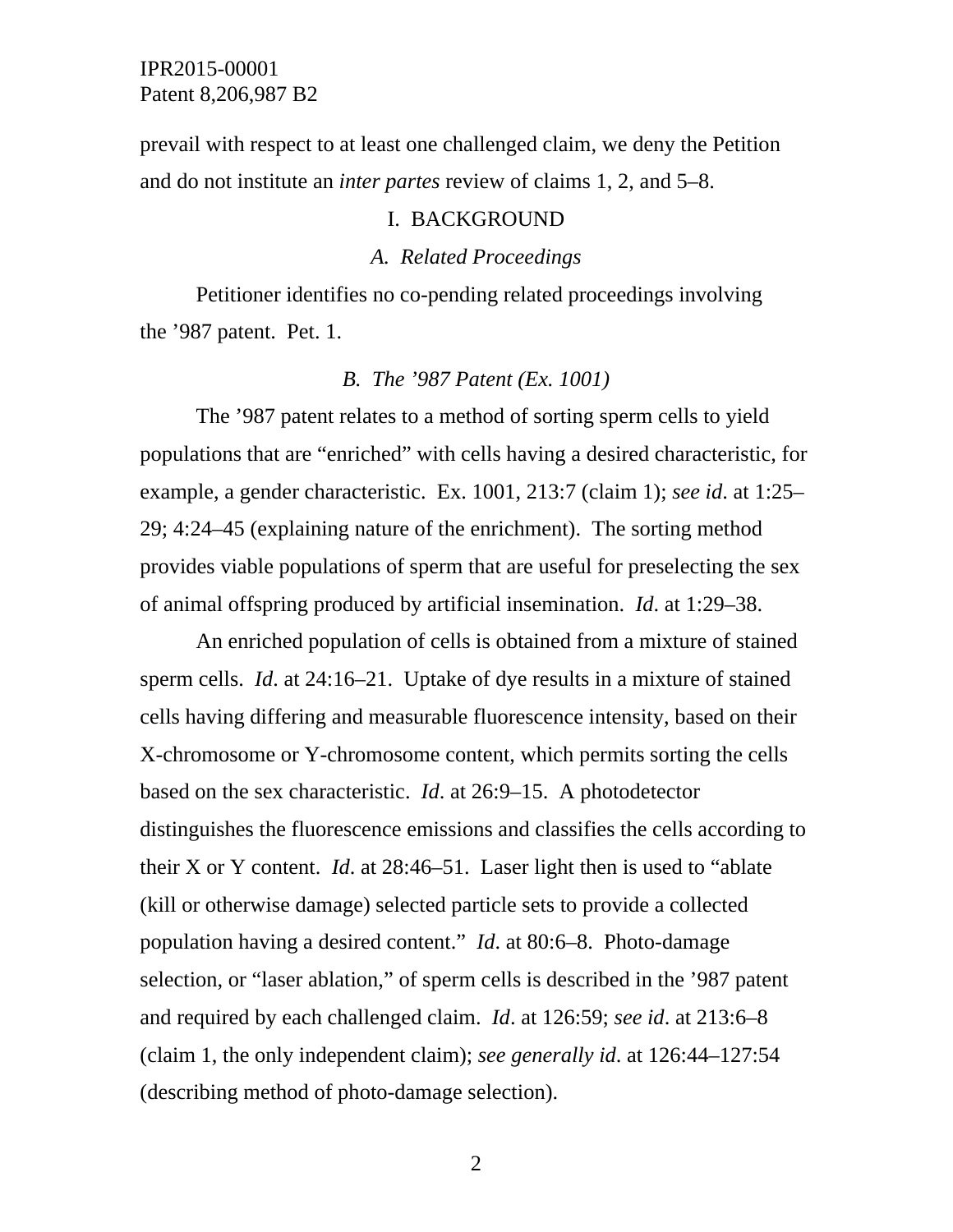The '987 patent also describes a conventional flow cytometry apparatus, which distinguishes and sorts sperm cells based on their X or Y content. *Id*. at Fig. 2 (depicting conventional droplet sorter); *id*. at 4:55–57, 28:18–58; 46:8–47:28. That apparatus produces a stream of droplets, in which each droplet ideally contains an individual sperm cell. *Id*. at 28:22– 23, 28–29 (describing flow cytometry apparatus that delivers a fluid stream "with the cells substantially in single file" and a "conventional" method of causing "the stream to break into droplets containing individual cells") (internal numbering omitted). A pair of electrostatic charged deflector plates sorts and deflects droplets into separate streams, maintaining "the segregation of the different populations" during collection. *Id*. at 28:57–58; 46:8–47:28 (explaining process by which droplets are deflected "in respective groups . . . by supplying the appropriate number of collection vessels, each being positioned to collect a different population of droplets"); *see id*. at Fig. 2 (depicting physical separation of cell populations).

A droplet sorter thus distinguishes and segregates cell populations into separate collection containers based on their X or Y content. *See id*. at 47:26–27. The '987 patent discloses a modification of the droplet sorter, in which "the droplet sorting components are eliminated" and "replaced by a laser to ablate undesired particles in the fluid stream." *Id*. at 127:1–9 (internal numbering omitted). "As a result, the stream collected in a collection receptacle contains a desired population of particles." *Id*. at 127:9–11 (internal numbering omitted).

In other words, unlike a conventional droplet sorter, the modified apparatus does not depend on physical separation of cells; instead of separating cells from the fluid stream, undesired cells are made "ineffective"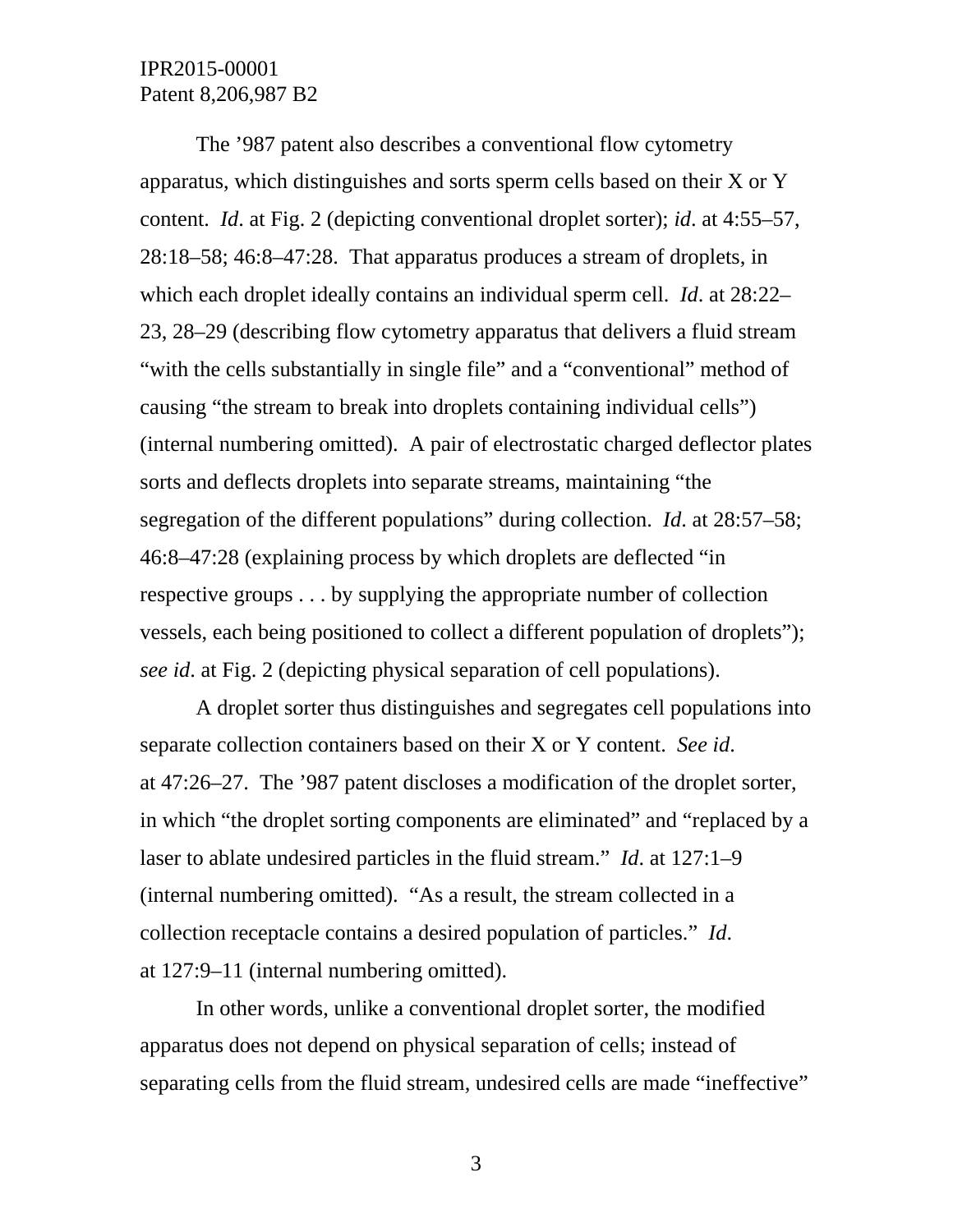and collected in the same container as desired cells. *Id*. at 127:11–17. The result is an "enriched" population of desired cells. *Id*. at 1:28.

The '987 patent specification, in its discussion of "photodamage (laser ablation)," incorporates by reference the disclosure of Shapiro, one of the references applied against the challenged claims in the Petition. *Id*. at 126:49–61; *see* Pet. 42. As discussed below, Shapiro uses laser light to kill "acute lymphoblastic leukemia cells" in a fluid stream. Ex. 1007, 2:13– 14 (sole experimental example); *see id*. at 1:5–32. Shapiro explains that, by killing undesired cells in the fluid stream, instead of sorting them in droplets, laser ablation provides "superior speed as well as reliability" for the removal of cancer cells in a cell population. *Id*. at 1:27–32.

## *C. Illustrative Claim*

Claim 1, the only independent claim, is illustrative of the subject matter at issue in this proceeding:

1. A method of sorting a mixture of stained sperm cells having either characteristic A or characteristic B into at least one population, the method comprising the steps of:

a. flowing a fluid stream containing stained sperm cells through a flow path at a fluid delivery rate;

b. exciting fluorescence emissions from the stained sperm cells having characteristic A and the stained sperm cells having characteristic B flowing in the flow path;

c. detecting the fluorescence emissions from the excited sperm cells;

d. classifying the stained sperm cells as either having characteristic A or characteristic B based upon the fluorescence emissions;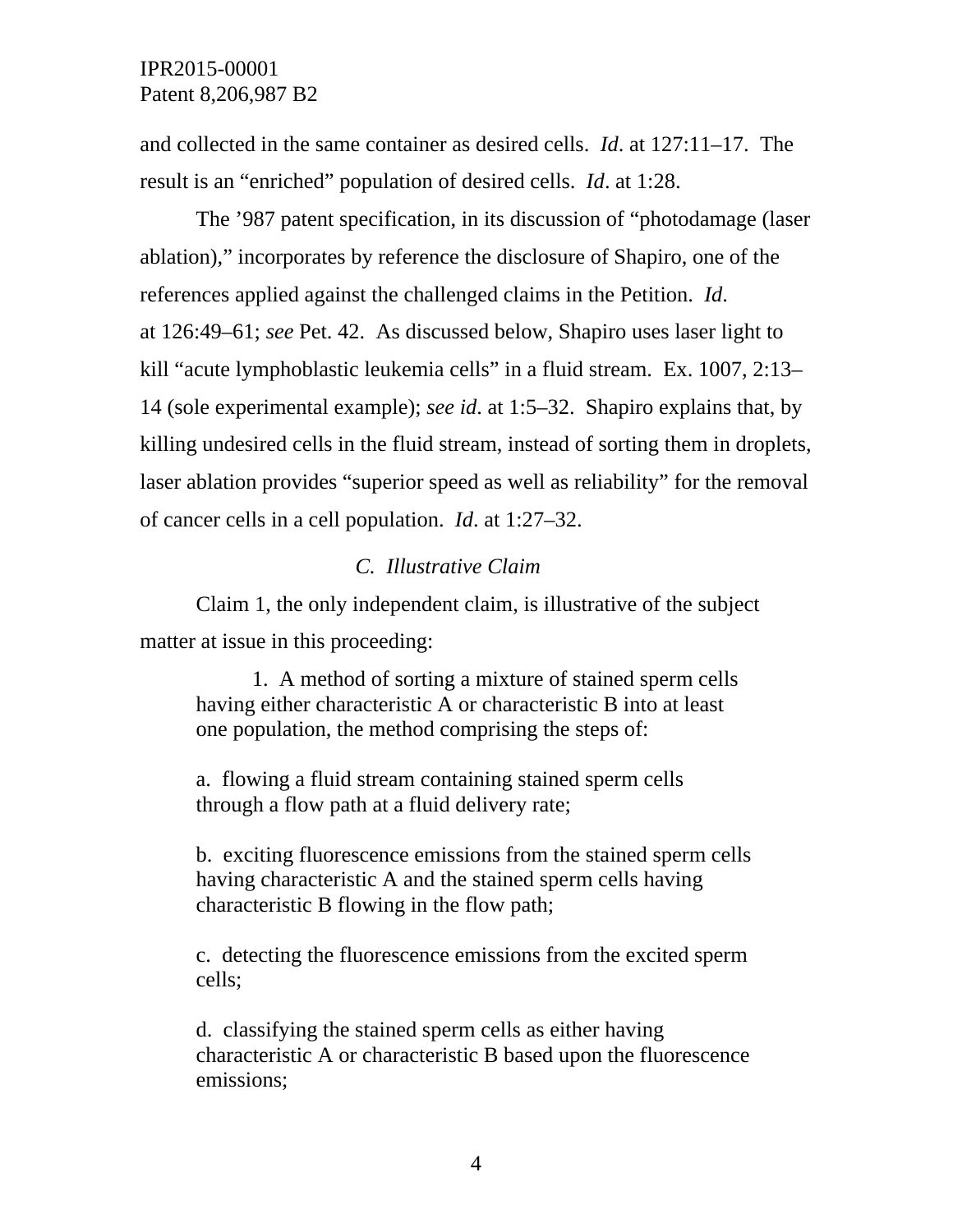e. selecting stained sperm cells in the flow path based on their classification; and

f. photo-damaging the selected sperm cells to produce an enriched population of sperm with respect to either characteristic A or characteristic B.

# *D. Prior Art Relied Upon*

Petitioner relies upon the following prior art references:

Jan F. Keij, et al., *High-Speed Photodamage Cell Sorting: An Evaluation of the ZAPPER Prototype*, Methods in Cell Biology, vol. 42, 371–386 (1994) (Ex. 1005) (hereinafter "Keij").

L.A. Johnson and G.R. Welch, *Sex Preselection: High-Speed Flow Cytometry Sorting of X and Y Sperm for Maximum Efficiency*, Theriogenology 52: 1323–1341 (1999) (Ex. 1006) (hereinafter "Johnson").

Shapiro, US Patent 4,395,397, issued July 26, 1983 (Ex. 1007) (hereinafter "Shapiro").

*E. The Asserted Grounds of Unpatentability* 

Petitioner challenges the patentability of claims 1, 2, and 5–8 of

the '987 patent on the grounds set forth in the chart below. *See* Pet. ii.

| References                 | <b>Basis</b> | Claims        |
|----------------------------|--------------|---------------|
|                            |              | Challenged    |
| Keij                       | \$102(b)     | $1, 2, 5-8$   |
| Johnson and Keij           | § 103        | $1, 2, 5-8$   |
| Johnson and Shapiro        | § 103        | 1, 2, 5, 7, 8 |
| Johnson, Shapiro, and Keij | § 103        |               |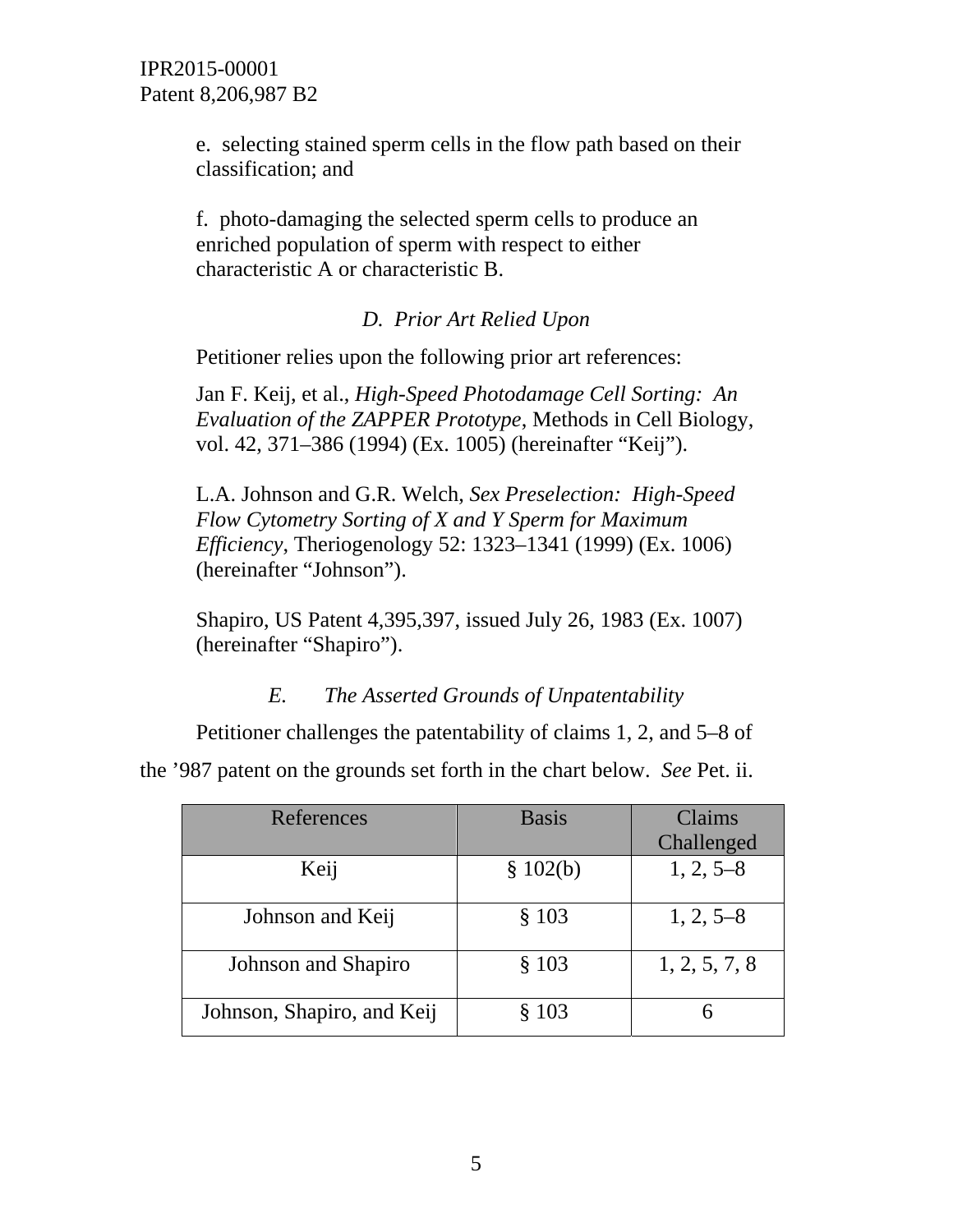#### II. ANALYSIS

### *A. Claim Construction*

 In an *inter partes* review, claim terms in an unexpired patent are interpreted according to their broadest reasonable construction in light of the specification of the patent in which they appear. 37 C.F.R. § 100(b); Office Patent Trial Practice Guide, 77 Fed. Reg. 48,756, 48,766 (Aug. 14, 2012); *see In re Cuozzo Speed Tech., LLC*, 778 F.3d 1271, 1278–82 (Fed. Cir. 2015). Claim terms are given their ordinary and customary meaning, as understood by one of ordinary skill in the art in the context of the entire disclosure. *In re Translogic Tech., Inc.*, 504 F.3d 1249, 1257 (Fed. Cir. 2007). If an inventor acts as his or her own lexicographer, the definition must be set forth in the specification with reasonable clarity, deliberateness, and precision. *Renishaw PLC v. Marposs Societa' per Azioni*, 158 F.3d 1243, 1249 (Fed. Cir. 1998). The construction that stays true to the claim language, and most naturally aligns with the inventor's description, is likely the correct interpretation. *Id.* at 1250.

For the purposes of this decision, only one claim term requires express construction—the term "enriched" in claim 1. Ex. 1001, 213:6–7. We begin with the claim language itself: Claim 1 specifies "photo-damaging the selected sperm cells to produce an enriched population of sperm with respect to either characteristic A or characteristic B." *Id*.

The claim language unequivocally requires that "selected sperm cells" are subjected to "photo-damaging." Ex. 1001, 213:6. The specification explains that photo-damaging, or "laser ablation," is accomplished by "a laser" that "is used to ablate (kill or otherwise damage) selected particles" so as to "render them ineffective." *Id*. at 80:6–7; 126: 58–59; 127:11–17.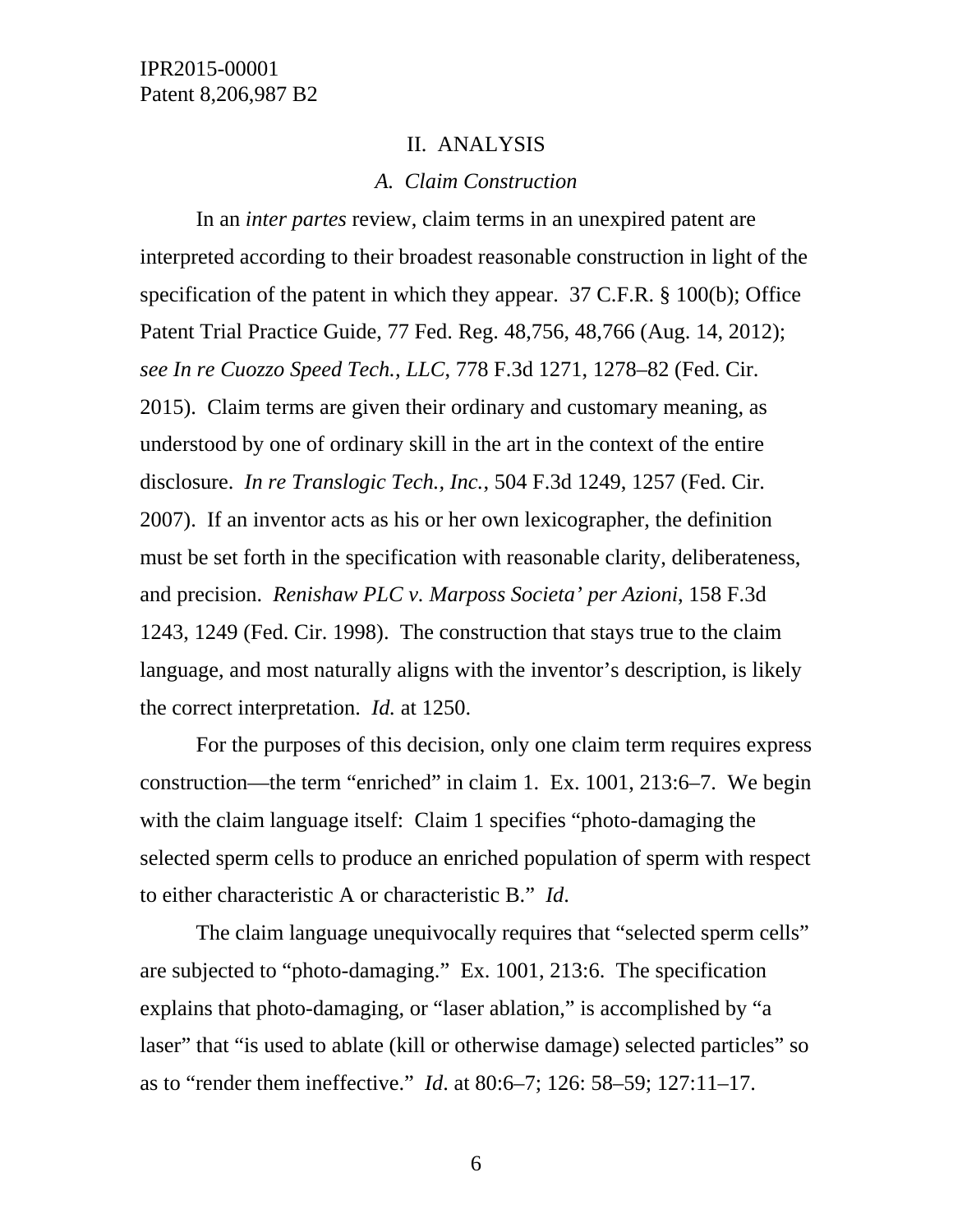Against that backdrop, we must resolve what is "an enriched" sperm population in claim 1. *Id*. at 213:6–7. The specification describes a photodamaging step in which all of the cells are collected in the same collection container. *Id*. at 127:6–11; *see* Pet. 17 (concurring in that assessment); Prelim. Resp. 11 (concurring in that assessment). The collection container receives the undesired cells, which have been laser ablated, along with the desired cells. In other words, the number of undesired cells in the collection container has not changed relative to the starting number, nor does the ratio of desired to undesired cells change: It is the status of the undesired cells as viable or not—that changes as a result of laser ablation.

On this record, we conclude that claim 1 is directed to killing, or otherwise rendering ineffective, selected sperm cells to obtain a population that is "enriched" with "viable" sperm cells having a desired characteristic, that is, "characteristic A or characteristic B." *Id*. at 1:25–32; 213:7–8; *see id*. at 1:51; 4:32, 42; 47:11–13; 53:58–54:2; 60:55; 72:2–15; 73:61–74:63; 75:6–11 (some of the numerous disclosures indicating the importance of viability of desired cells); *see also id*. at 59:31–45 (comparing pulse intensities of "non-viable cells" to "live" cells in the population).

The broadest reasonable interpretation of "an enriched population of sperm" in claim 1 is a population in which the ratio of viable sperm cells, having the A or B characteristic, to total viable sperm cells, has been increased as a result of photo-damaging selected cells. *Id*. at 213:6–8.

### *B. The Applied Prior Art*

We next turn to the prior art references raised in the Petition, and in particular, to our analysis of what those references convey about the state of the art at the time of the invention of the '987 patent.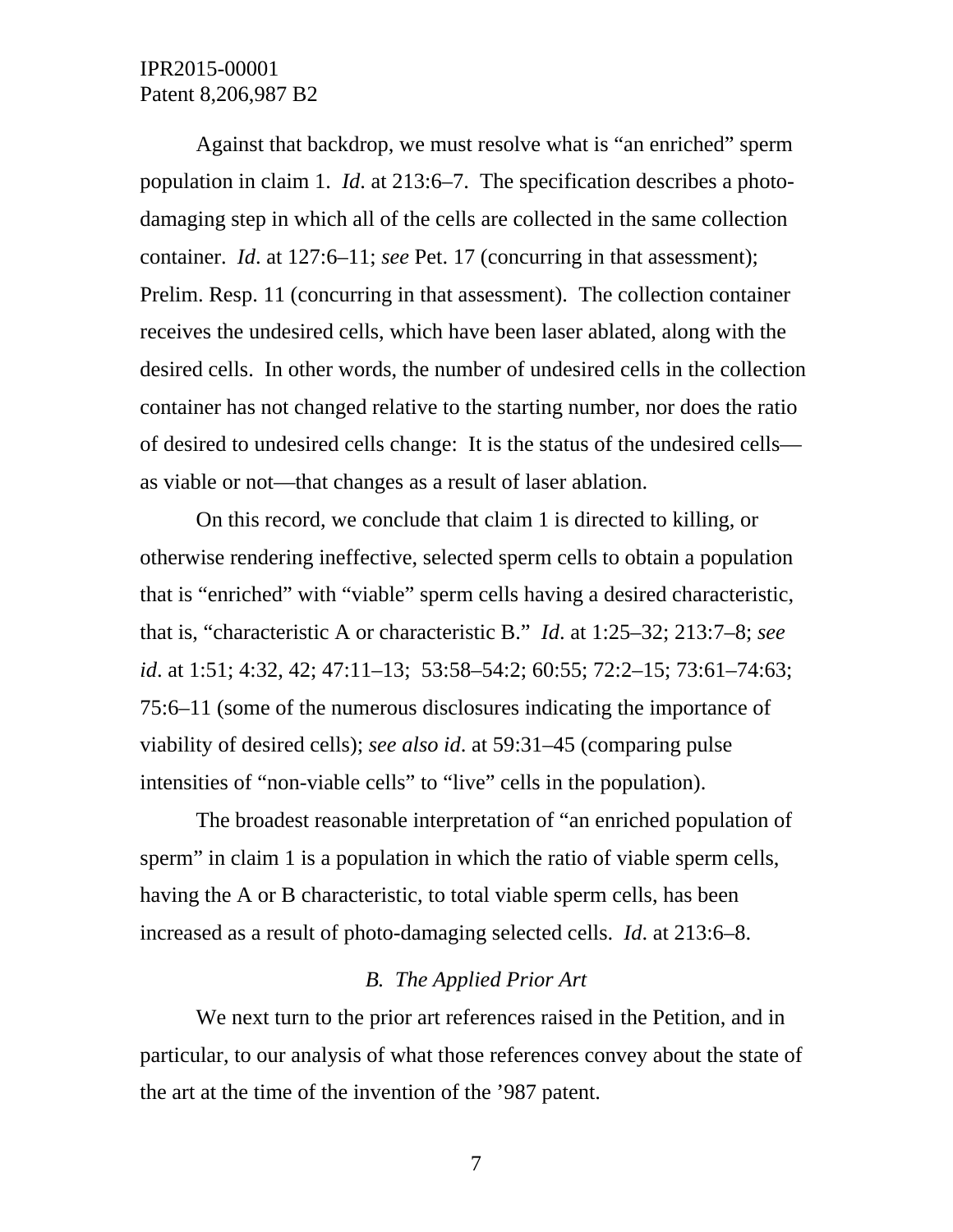### *i. Keij*

Keij discloses a high-speed cell sorter (identified as "the ZAPPER") as an alternative to a droplet sorter for ablating murine and human progenitor cells, and other rare cells, such as stem cells from bone marrow grafts. Ex. 1005, 2, 3. The ZAPPER is described as a photo-damage sorter obtained by modifying a conventional flow sorter. *Id*. at 3. Acknowledging the work of Shapiro, among others, Keij states that "[p]hotodamage cell sorters were first suggested as a high-speed alternative to droplet sorters more than a decade ago." *Id*. at 2.

Keij does not describe an example, or otherwise disclose an experimental technique, for applying the ZAPPER to the sorting of sperm cells. *See id*. The sum total of Keij's disclosure, relating to the sorting of sperm cells, is this: "Sorting of X or Y chromosome bearing sperm cells for insemination (Johnson *et al*., 1989) is an interesting possibility." *Id*. at 3.

### *ii. Johnson*

Johnson discloses a flow cytometry droplet sorter that distinguishes and collects sperm cells, based on their X or Y content. Ex. 1006, 1. Petitioner shows sufficiently that Johnson discloses each limitation of claim 1, but for the limitation that requires photo-damaging selected sperm cells to produce an enriched population of sperm with respect to either characteristic A or B. Pet. 32–34 (and citations therein).

Petitioner acknowledges that Johnson does not disclose a photodamage sorter to attain an enriched population of sperm: "Instead, Johnson discloses the use of charged plates to deflect charged droplets into separate containers." *Id*. at 34–35 (citing Ex. 1006, 1329; Ex. 1003 ¶ 137).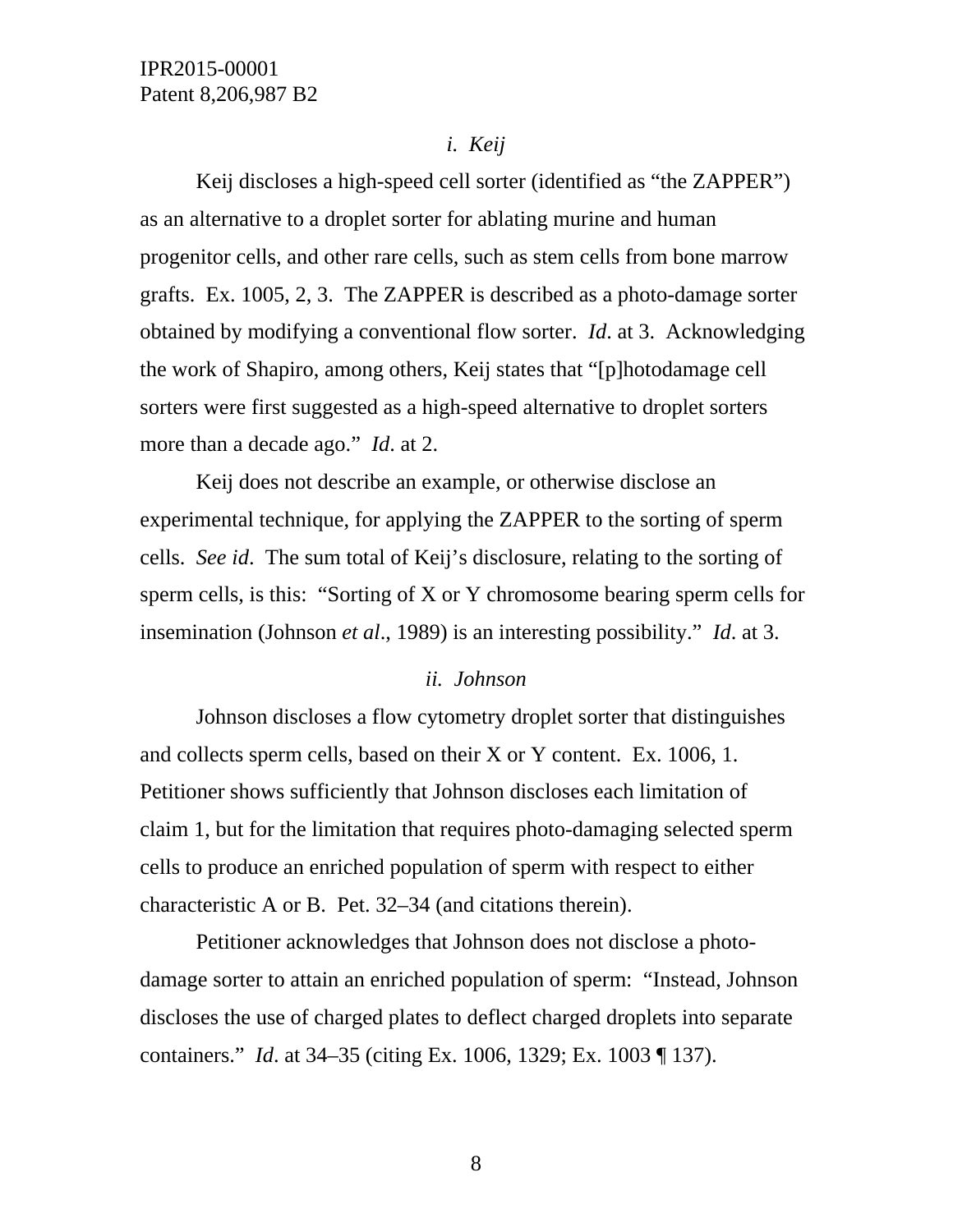#### *iii. Shapiro*

Shapiro discloses a method and apparatus for selectively destroying, within a population of living cells, a subpopulation of unwanted cells. Ex. 1007, 1:5–7. Shapiro contains a detailed description of the removal of unwanted cells, "not by sorting, but rather by killing them by means of laser light." *Id.* at 1:29–30. In Shapiro's experimental example, cancerous cells are distinguished in a fluid stream from non-cancerous cells by a fluorescence label, and laser light is used to kill the cancerous cells so labeled. *Id*. at 2:12–3:11. Because unwanted cells are destroyed, instead of separated out of the population, Shapiro's method "provides superior speed as well as reliability, and is particularly advantageous for the removal of cancer cells from a cell population." *Id*. at 1:30–33.

Shapiro does not mention sperm cells. *See generally* Ex. 1007.

### *C. Analysis of Grounds of Unpatentability*

We next turn to Petitioner's asserted grounds of unpatentability. The first ground is based on anticipation by Keij. The remaining grounds are based on obviousness over Johnson in combination with one or more of Keij and Shapiro.

### *i. Anticipation by Keij*

Keij describes a photo-damage sorter ("the ZAPPER"), useful for laser ablation of photosensitized cells, as an alternative to a droplet sorter for murine and human progenitor cells, and other rare cells, such as stem cells from bone marrow grafts. Ex. 1005, 2, 3. Keij explains that, unlike droplet sorters, photo-damage sorters are not limited in sort rate by droplet frequency. *Id*. at 2. In fact, "the modulation of the lethal laser beam can be achieved in 100 nsec." *Id*. Keij describes applying the ZAPPER to "the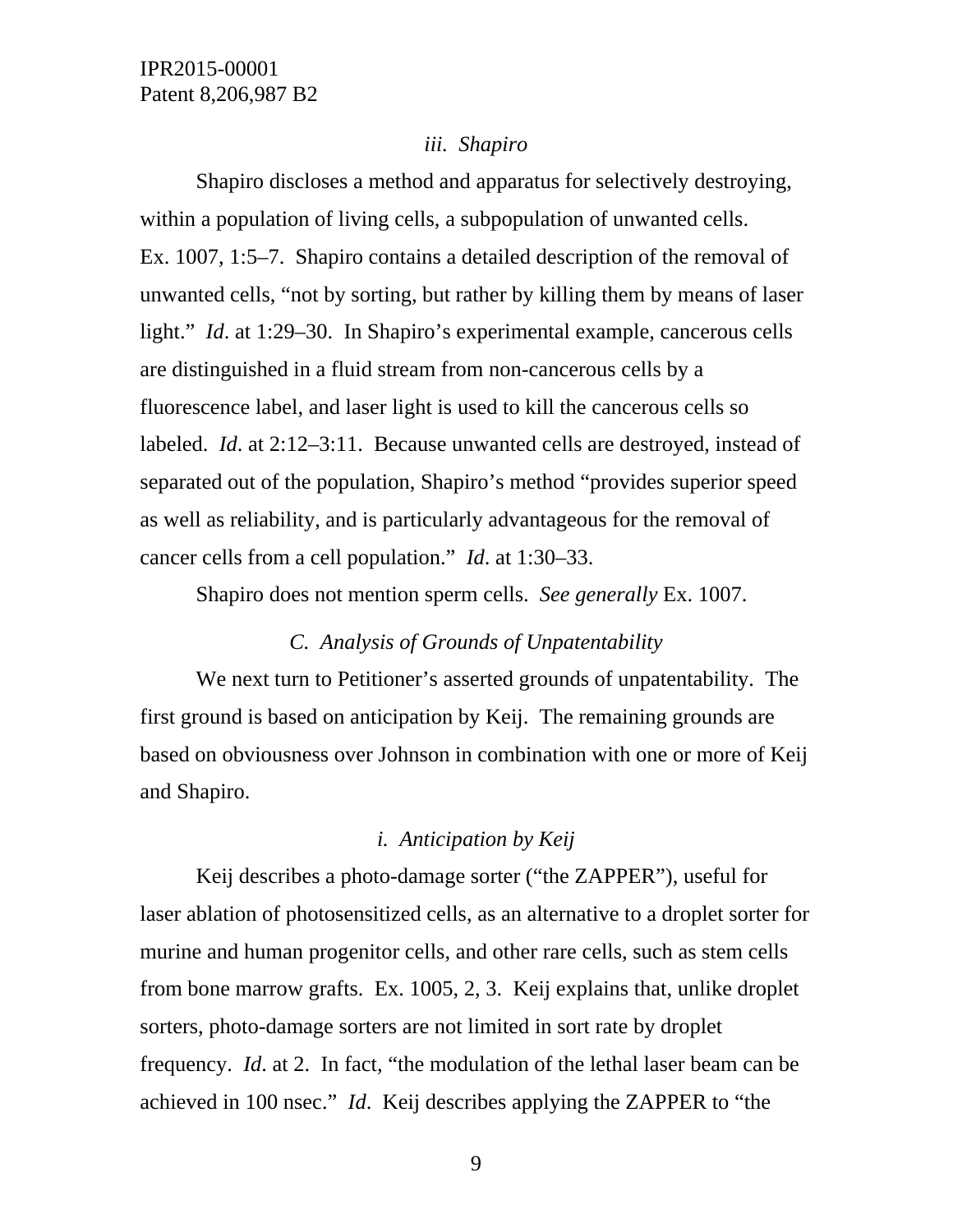purging of leukemic cells from bone marrow grafts, the isolation of hybrid cells obtained through fusion procedures, and the isolation of hybridoma class switches and mutant cells." *Id*. at 3.

Keij does not describe an application of the ZAPPER to the sorting of sperm cells. *Id*. On that point, Petitioner directs us to the sole disclosure in Keij that expressly refers to sperm cells: "Sorting of X or Y chromosome bearing sperm cells for insemination (Johnson *et al*., 1989) is an interesting possibility." *Id*.; *see* Pet. 23–24.

"It is axiomatic that anticipation of a claim under § 102 can be found if the prior art reference discloses every element of the claim." *In re King*, 801 F.2d 1324, 1326 (Fed. Cir. 1986). Petitioner does not show sufficiently that Keij discloses, with anticipatory specificity, the method of claim 1, which requires, among other things, "photo-damaging [] selected sperm cells to produce an enriched population of sperm with respect to either characteristic A or characteristic B." Ex. 1001, 213:6–8.

Keij contains no example of a method of sperm sorting, much less a method that produces an "enriched population of sperm," in which the ratio of viable sperm cells, having the characteristic A or B, to total viable sperm cells, has been increased as a result of photo-damaging selected cells. *Id*.; *see* Pet. 23 (citing Ex. 1005, 3 for proposition that Keij discloses a method that "could be used for" sperm cell sorting). On this record, Petitioner does not show a reasonable likelihood of prevailing at trial on the ground that Keij anticipates claim 1.

Because each of the other challenged claims depends from claim 1, Petitioner also fails to carry its burden of showing a reasonable likelihood that any claim of the '987 patent is anticipated by Keij.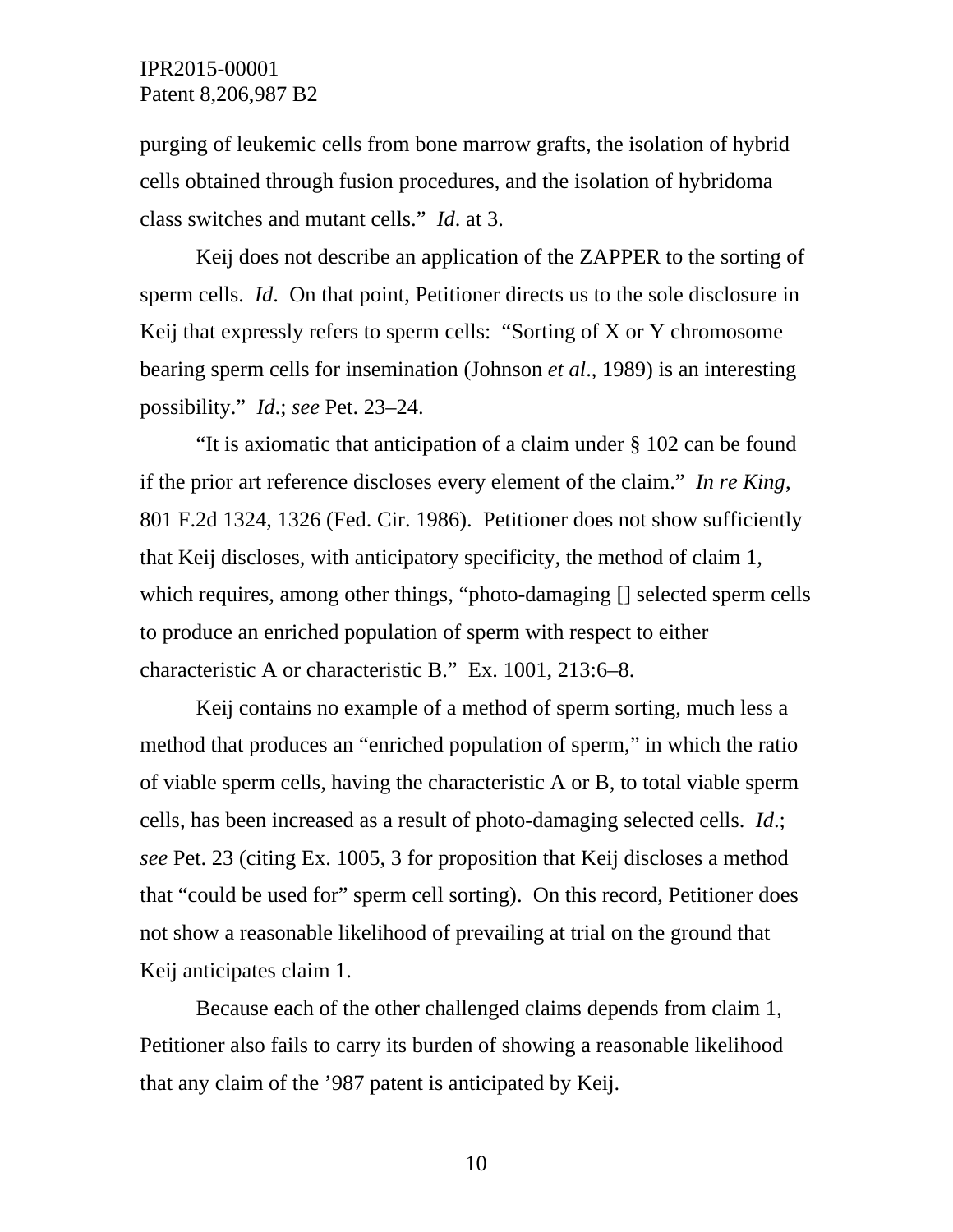#### *ii. Obviousness over Johnson and Keij or Shapiro*

 We next turn to the grounds of unpatentability that are based on obviousness over Johnson and Keij or Shapiro. Pet. 31–49. Even if we accept that a person of ordinary skill in the art would have been led to modify Johnson's droplet sorter to incorporate the photo-damage elements of Keij or Shapiro, Petitioner fails to show a likelihood of prevailing at trial on this record. *See* Pet. 31–37, 42–46. That is because the information presented in the Petition does not establish adequately that one would have reasonably expected success in applying the modified apparatus to obtain the "enriched population of sperm" required by each challenged claim. Ex. 1001, 213:7.

The claims are directed to "[a] method of sorting a mixture of stained sperm cells having either characteristic A or characteristic B into at least one population," comprising a step of "photo-damaging [] selected sperm cells to produce an enriched population of sperm with respect to either characteristic A or characteristic B." Ex. 1001, 212:58–213:8 (claim 1, from which each of the other challenged claims depends).

Petitioner argues that Keij "specifically suggests that the methods disclosed" in Keij "could be used for '[s]orting of X or Y chromosome bearing sperm cells.'" Pet. 35 (quoting Ex. 1005) (citing Ex. 1003 ¶ 138 (Lopez Declaration)). That is not what the reference discloses: Keij states that "[s]orting of X or Y chromosome bearing sperm cells for insemination (Johnson *et al*., 1989) is an interesting possibility." Ex. 1005, 3.

That statement in Keij in insufficient to show that an ordinary artisan would have reasonably expected that photo-damage sorting would produce the specified "enriched population of sperm"—that is, an enriched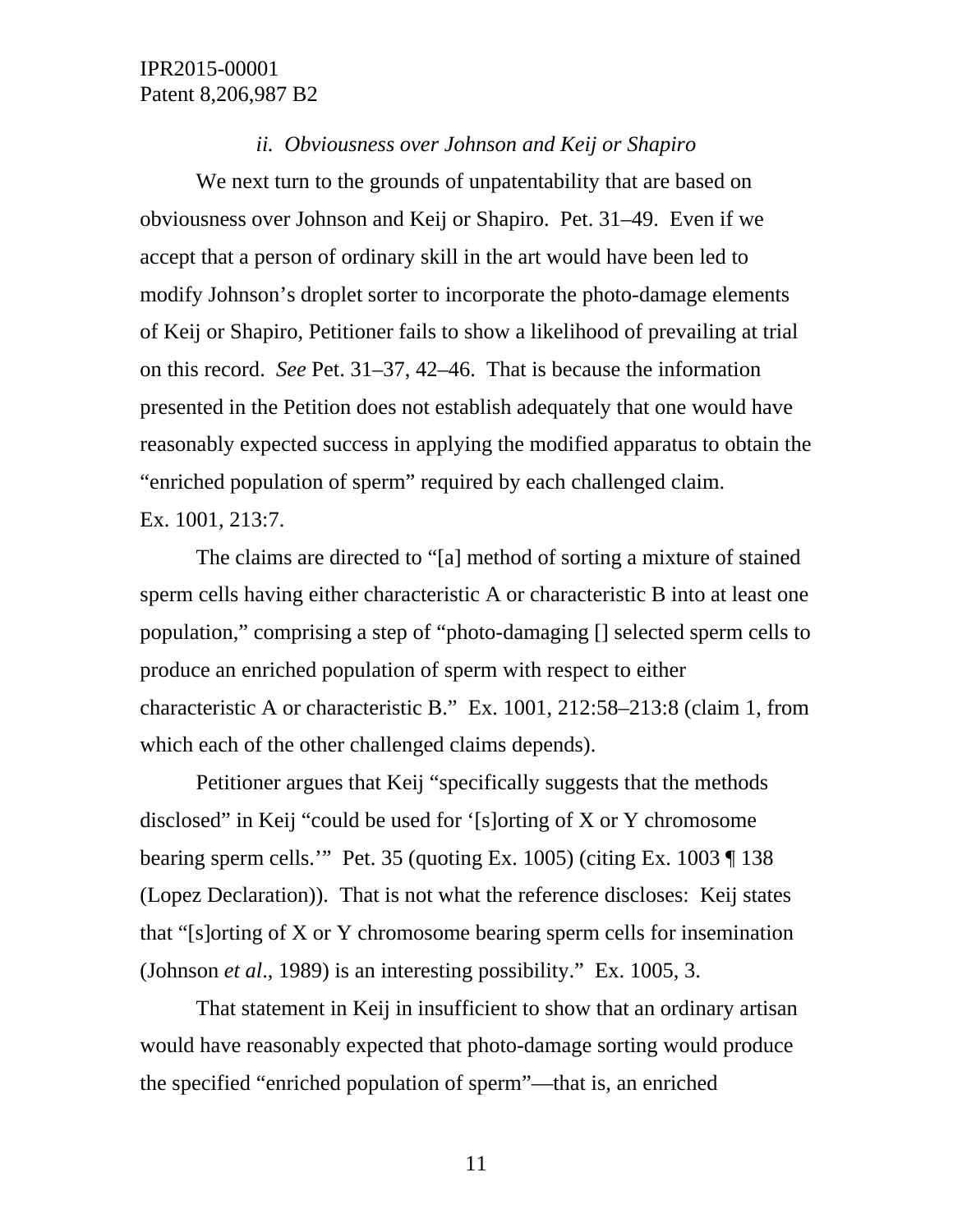population of viable sperm having either the A or B characteristic. Ex. 1001, 213:7; *see infra* (discussing broadest reasonable interpretation of "enriched," and why that term includes a requirement of cell viability).

"[I]t has always been known that the sperm themselves are extremely delicate cells." Ex. 2008, 2:45–47. Petitioner sets forth no persuasive argument or information, based on the prior art, showing that an ordinary artisan would have had a reasonable expectation of success in applying a photo-damage sorting method to sperm cells, or that an enriched population of viable sperm, having either the A or B characteristic, would have been the expected result of doing so. Pet. 11–12, 31–37, 42–46. We decline to institute review absent information showing that one reasonably would have expected sperm to survive, as viable, the relatively high sort speeds disclosed in Keij or Shapiro.

The information presented, in fact, suggests that increasing sort speed decreases sperm viability. Prelim. Resp. 21–22 (and citations to Johnson therein); *see* Ex. 2008, 5:1–4 (acknowledging "goals of minimizing the stress or potential damage upon the sperm cells" to attain "both high speed and low stress sorting"). The droplet sorter disclosed in Johnson operates at "collection rates of flow" of up to about 5,000 sperm cells per second. Ex. 1006, 11 (disclosing "18 x  $10^{6}$ " as the "[n]umber of sperm sorted per [hour]"); *see* Prelim. Resp. 21 (explaining that "18 x  $10^{6}$ " equates to 5,000 cells per second). Keij, by contrast, discloses a photo-damage sorter that functions at "[a] rate of 25,000 cells/sec." Ex. 1005, 6–7, *see id*. at 12 (cell samples "were sorted at a rate of 25,000 cells/sec."). Shapiro discloses a method in which acute lymphoblastic leukemia cells pass by the lethal laser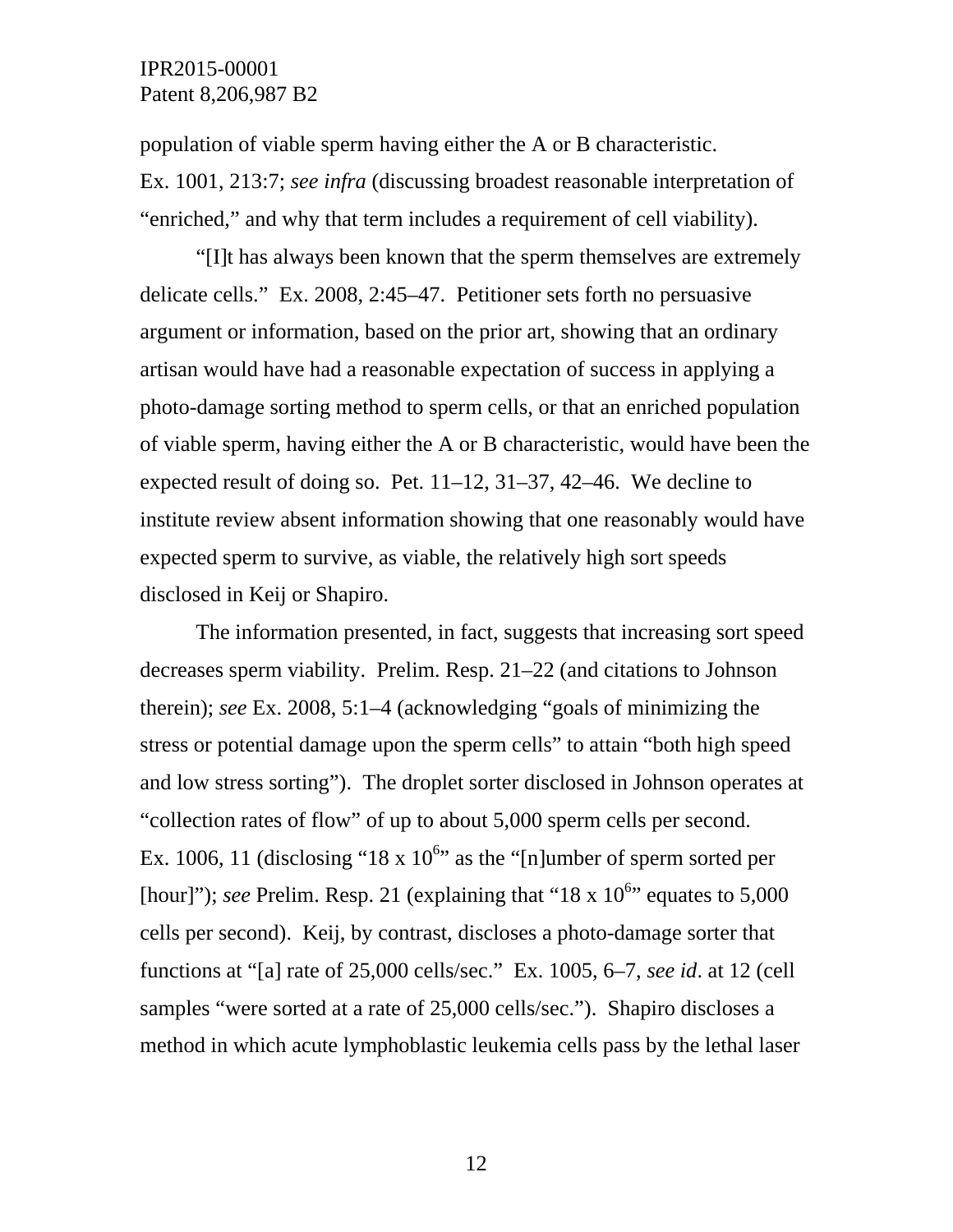beam at a rate of "approximately 60,000 cells per second." Ex. 1007, 3:10– 11; *see id*. at 3:2–5.

Keij states that "cell survival is of critical importance in sorting," therefore, "several cell types were tested for their ability to survive increased sheath velocities." Ex. 1005, 8. Based on that data, Keij concludes "that cell death was caused by the shear forces endured during the acceleration in the nozzle tip" of the sorting apparatus. *Id*. Keij further discloses that "[t]he high-speed capabilities of the ZAPPER can be fully exploited for *small and sturdy cells* which survive passage through the nozzle at increased velocities." *Id*. at 12 (emphasis added). Petitioner does not argue, or identify information sufficient to show, that one reasonably would have expected "extremely delicate cells," such as sperm cells, to survive the stresses that attend photo-damage sorting. Ex. 2008, 2:45–47; *see* Pet. 11– 12, 31–37, 42–46.

Petitioner at best shows that the combined teachings of Johnson, Keij, and Shapiro suggest that photo-damage sorting, at the time of the invention, was emerging as "an interesting possibility" for increasing sperm cell sort rates as compared to conventional droplet sorting. Ex. 1005, 3; *see* Pet. 11– 12, 35–36, 42–46. Petitioner, however, directs us to no argument or information supporting an inference that an ordinary artisan reasonably would have expected, at the time of the invention, that any sperm cells would survive photo-damage sorting to retain their viability. *Id*. at 11–12, 31–37, 42–46. Keij's disclosure, that applying photo-damage sorting to sperm cells "is an interesting possibility," is too slender a reed to support such an inference. Ex. 1005, 3.

We decline to institute review on this record.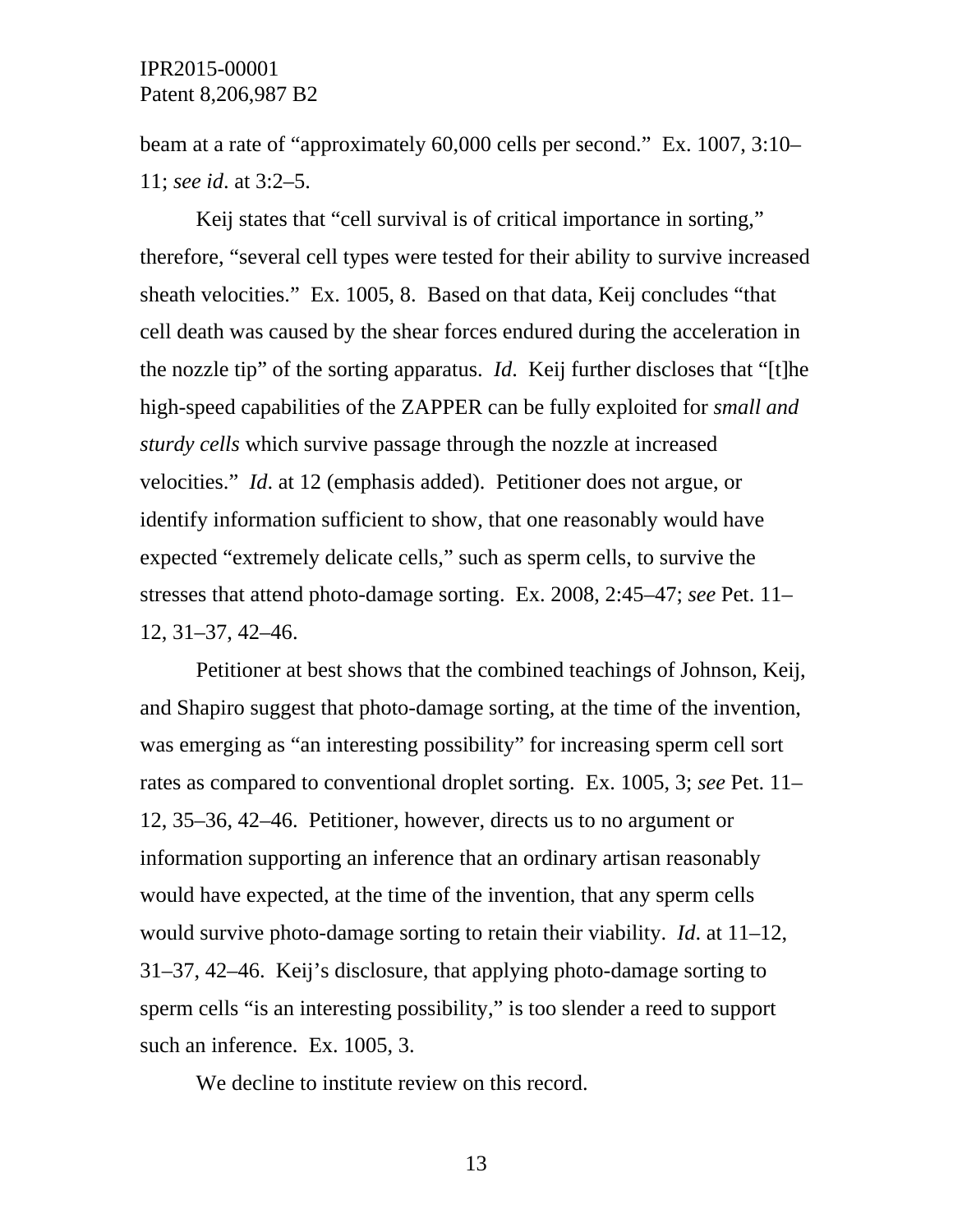# III. CONCLUSION

Based on the information presented in the Petition and Preliminary Response, Petitioner has not demonstrated a reasonable likelihood of prevailing on its assertion that any challenged claim of the '987 patent is unpatentable. Accordingly, we decline to institute an *inter partes* review based on any ground of unpatentability stated in the Petition.

# IV. ORDER

It is

ORDERED that the Petition is denied and no *inter partes* review is instituted.